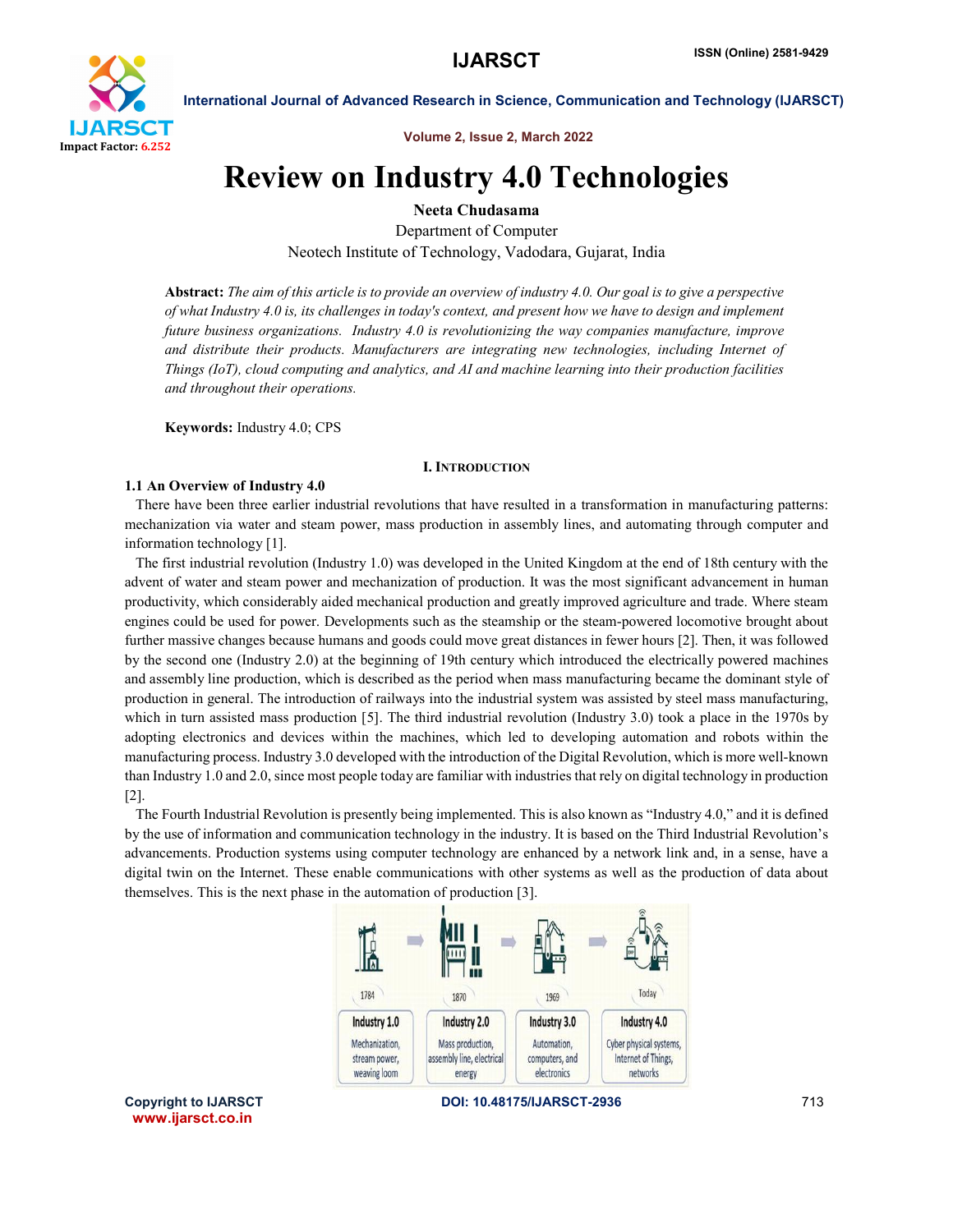

International Journal of Advanced Research in Science, Communication and Technology (IJARSCT)

# Volume 2, Issue 2, March 2022

 All systems are connected, resulting in "cyber-physical production systems" and, as a result, smart factories, in which production systems, components, and people interact through a network and production is almost autonomous. When these enablers are combined, Industry 4.0 has the potential to offer some amazing improvements in manufacturing environments. Machines that can foresee faults and initiate maintenance operations on their own, for example, or selforganized logistics that adapt to unexpected changes in production are examples (Figure 1) [4].

# II. INDUSTRY 4.0 TECHNOLOGIES

### 2.1 Internet of Things (IoT)

 The Internet of Things (IoT) refers to the interconnection of physical devices, cars, buildings, and other entities that are equipped with electronics, software, sensors, actuators, and network connections to gather and share data to create a smart manufacturing environment, also known as a smart factory [6]. Additionally, the concept of "The Internet of Services (IoS)" takes a similar approach to IoT but applies it to services rather than physical assets. The Internet of Services (IoS) idea will open up new prospects for the service sector by providing a commercial and technological foundation for the construction of business networks between service providers and clients [2].

The growing interest in this field, which is widely regarded as one of the primary drivers of Industry 4.0, has produced the development of a number of visions and definitions for (IoT) [1].

#### 2.2 Cloud Computing

 Cloud computing is a cornerstone of any Industry 4.0 strategy. Full realization of smart manufacturing demands connectivity and integration of engineering, supply chain, production, sales and distribution, and service. Cloud helps make that possible. The term "cloud" is utilized for applications, for instance, remote services, color management, and performance benchmarking applications. It has taken remarkable attention from the IT community, and its role in other business areas will continue to grow. Machines, data management, and functionality will continue to transition away from traditional ways and toward cloud-based solutions as technology improves. The cloud enables significantly faster distribution than standalone systems, as well as quick upgrades, current performance models, and other delivery possibilities [7].

#### 2.3 AI and Machine Learning

 AI and machine learning allow manufacturing companies to take full advantage of the volume of information generated not just on the factory floor, but across their business units, and even from partners and third-party sources. AI and machine learning can create insights providing visibility, predictability and automation of operations and business processes. For instance: Industrial machines are prone to breaking down during the production process. Using data collected from these assets can help businesses perform predictive maintenance based on machine learning algorithms, resulting in more uptime and higher efficiency.

#### 2.4 Intelligent Robotics

 Every day, new goods and systems emerge as a result of technological advancements. Flying automobiles, holographic television, and hundreds of electrical devices to be implanted into the human body are all possibilities [8]. Humanoid robots will be a part of everyday life in the not-too-distant future. Recent innovations have brought about skills that empower robots to control their environment. Artificial intelligence will contribute to the development of having robot teams cooperating and collaborating in achieving certain tasks defined for a specific purpose [9].

#### III. CYBER-PHYSICAL SYSTEM (CPS)

 Manufacturing companies have not always considered the importance of cybersecurity or cyber-physical systems. However, the same connectivity of operational equipment in the factory or field (OT) that enables more efficient manufacturing processes also exposes new entry paths for malicious attacks and malware. [10] The evolution of a CPS is characterized by three phases. Identification technologies are included in first-generation CPS. Second-generation CPS is equipped with some sensors and actuators with a limited number of functions. In the third-generation CPS, data is kept

www.ijarsct.co.in

Copyright to IJARSCT DOI: 10.48175/IJARSCT-2936 714